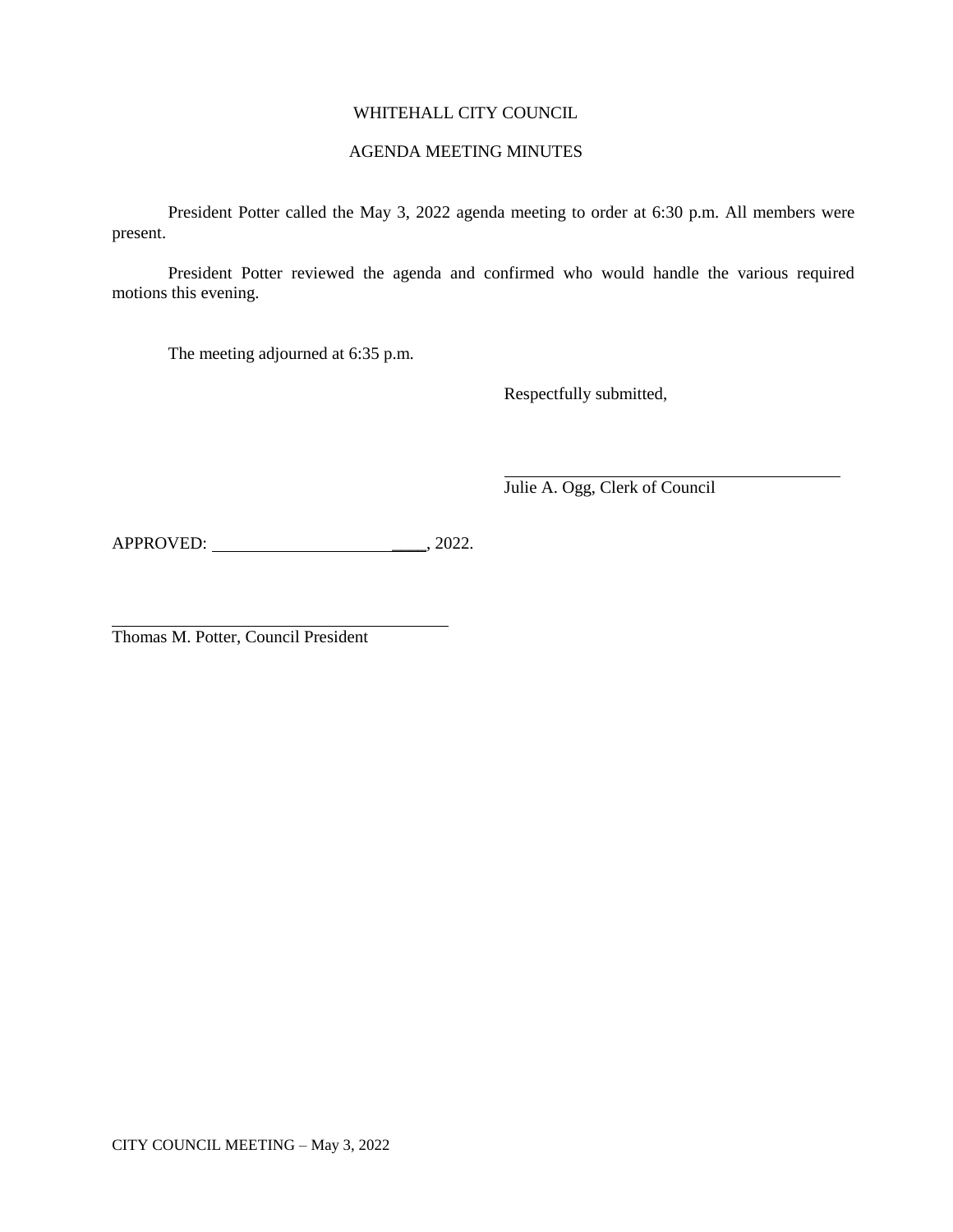## WHITEHALL CITY COUNCIL MEETING

## **MINUTES –** May 3, 2022

President Potter called the regular meeting of Whitehall City Council to order at 7:00 p.m. on Tuesday, May 3, 2022.

At President Potter's request, everyone rose for a moment of silence. Those assembled then recited the Pledge of Allegiance.

On roll call by the clerk, the following members of council were present:

Gerald Dixon Lori Elmore Karen Conison Wes Kantor Jo Anna Heck Amy Smith Robert Bailey

## APPROVAL OF MINUTES:

Ms. Conison moved to approve the April 19, 2022, agenda and regular meeting minutes. Mr. Kantor seconded the motion. There was no discussion. On a roll call vote, all members responded in the affirmative and the minutes were approved as submitted.

## POLL PUBLIC:

Lisa Cotterman, 653 Maplewood Avenue, Whitehall, Ohio thanked the City for putting the little islands on the road and she feels they are helping to some degree. She felt their concerns were heard. In reference to Issue 10, she recognized Councilperson Dixon for stepping out, which was extremely uncomfortable at the time and in the words that were spoken thereafter. She thinks it is democracy, someone says this and someone else says that and people come together to make a better decision and that is the American way. She thanked him for giving them another voice. That is why they elected him into this office.

## STANDING COMMITTEE REPORTS:

Administration and Financial Management – Chairperson Bailey reported that the committee met last Tuesday and their minutes are on file. They will meet again next week, sometime after 6:30 p.m.

Community and Elder Advocacy – Chairperson Dixon reported that they met last Tuesday and their minutes are on file. They will meet again next week, sometime after 6:30 p.m.

Community Standards and Enforcement – Chairperson Smith reported that they met last Tuesday and their minutes are on file. They will meet again next week, sometime after 6:30 p.m.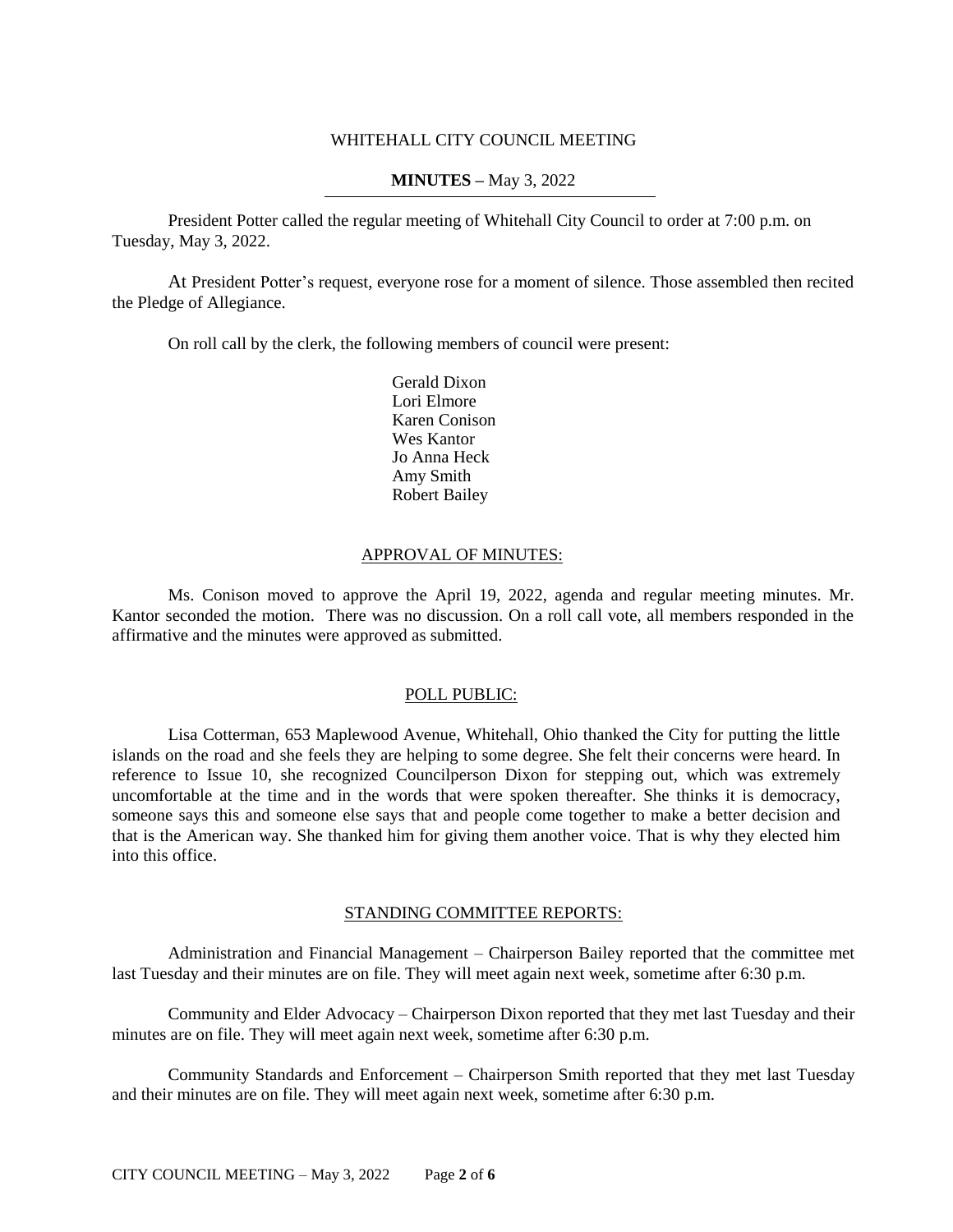Economic Development – Chairperson Kantor reported that they met last Tuesday and their minutes are on file. They will meet again next week, sometime after 6:30 p.m.

Infrastructure, Maintenance and Services – Chairperson Conison reported that they met last Tuesday and their minutes are on file. They will meet again next week, sometime after 6:30 p.m.

Public Safety – Chairperson Elmore reported that they met last Tuesday and their minutes are on file. They will meet again next week, sometime after 6:30 p.m.

Parks and Recreation – Chairperson Heck reported that they met last Tuesday and their minutes are on file. They will meet again next week, sometime after 6:30 p.m.

# OFFICIALS' REPORTS

Mayor Kim Maggard – she asked Council for one hundred percent support for Auditor Quincel's Ordinances 018-2022 and 019-2022. It can be quite difficult when youth sports had not been budgeted for and that happened quickly this year.

City Administrator Zach Woodruff – had no official report.

City Attorney Michael Bivens – said that the City Attorney's office prosecuted two hundred eighty seven cases in the month of April, fifty-one of those cases were of a criminal nature and committed by Whitehall residents. That is about seventeen percent.

City Auditor Steve Quincel – said the Auditor of State are in the building this week looking at records from 2021. It has been a busy week so far. He would appreciate Councils consideration on Ordinances 018-2022 and 019-2022.

Public Safety Director Van Gregg – was not present.

Treasurer Shaquille Alexander– had no official report but asked for favorable consideration on City Auditor Quincel's Ordinance 018-2022 and Ordinance 019-2022.

President Potter – advised that the following Officials' Reports have been filed in the Council Office since the last meeting: The Mayor's Report to Council for March 2022, The Auditor's Expense Report for March 2022, the Auditor's Bank Report for March 2022, the Auditor's Statement of Cash Position Report for March 2022 and the Auditor's Revenue Report for March 2022.

### COMMUNICATIONS, PETITIONS AND CLAIMS:

1. Notice from the Ohio Division of Liquor Control for a new D5 liquor permit for TRANQUIL LADY INC. & PATIO, 4263 E. MAIN STREET, WHITEHALL, OH 43213.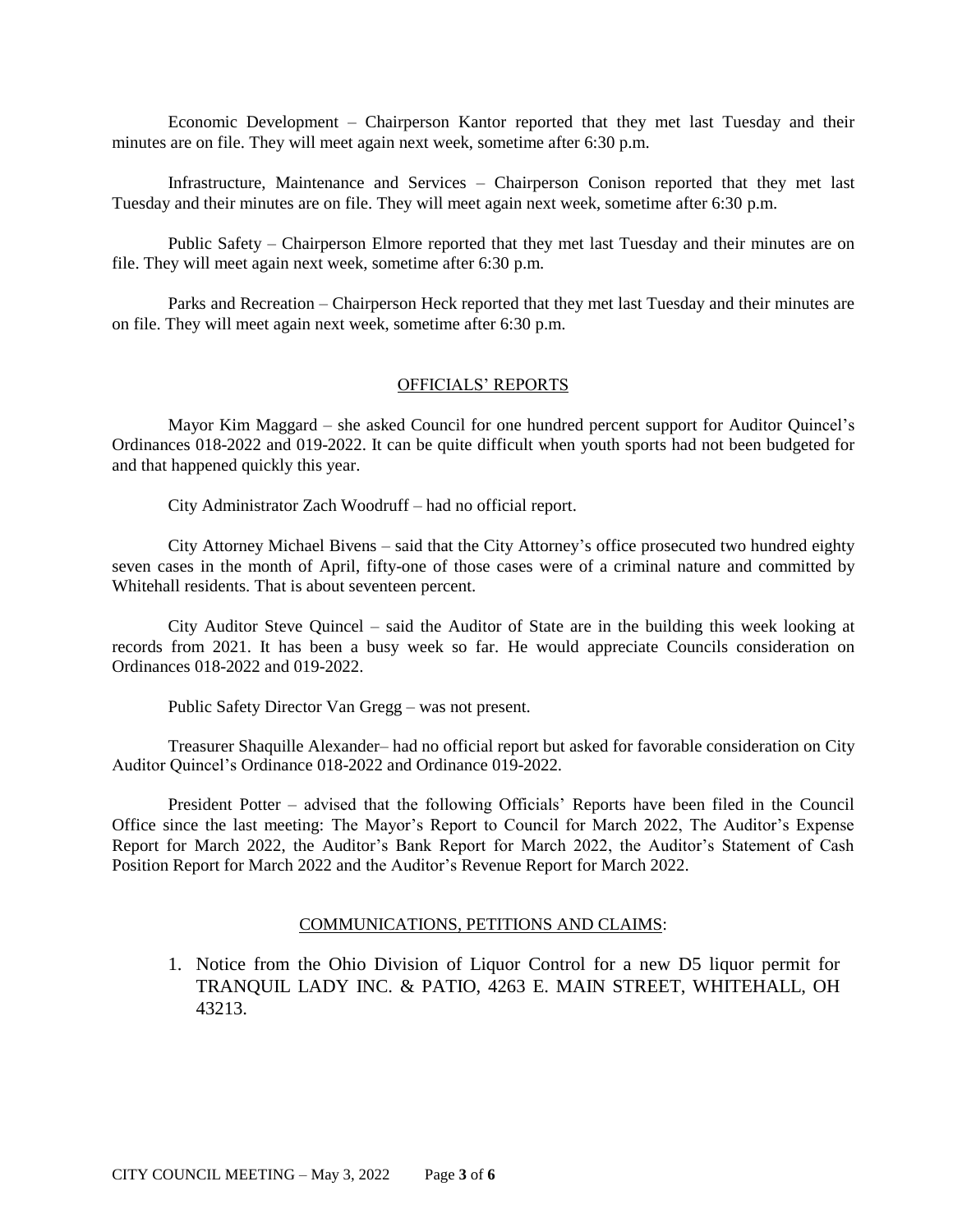#### VERIFICATION OF COPIES:

President Potter requested a roll call on whether each member of council received a copy of each item of legislation listed on the agenda prior to the meeting, including any add-on legislation. On a roll call vote, all members responded in the affirmative.

### **THIRD READING**:

# ORDINANCE NO. 011-2022 *was read by title only by President Potter:* AUTHORIZING THE ADOPTION OF THE MAY 2022 REPLACEMENT PAGES TO THE CODIFIED ORDINANCES OF THE CITY OF WHITEHALL.

Ms. Conison introduced and moved to adopt Ordinance No. 011-2022 and Mr. Dixon seconded the motion. There was no discussion. On a roll call vote, all members voted in the affirmative and Ordinance No. 011-2022 was adopted.

#### **SECOND READING**:

# ORDINANCE NO. 013-2022 *was read by title only by President Potter:* AMENDING 161.11(a) AND (b) TITLED "LEGAL HOLIDAYS" OF THE CODIFIED ORDINANCES OF THE CITY OF WHITEHALL, OHIO.

## **FIRST READING**:

#### ORDINANCE NO. 017-2022 *was read by title only by President Potter:*

AMENDING, APPENDIX – TRAFFIC SCHEDULE IV, OF THE TRAFFIC CODE, OF THE CODIFIED ORDINANCES OF THE CITY OF WHITEHALL, OHIO, ENTITLED "PARKING PROHIBITED ALL TIMES" AND DECLARING AN EMERGENCY.

Ms. Smith introduced and moved to suspend the rules on Ordinance No. 017-2022 and Ms. Conison seconded the motion. There was no discussion. On a roll call vote, all members voted in the affirmative and Ordinance No. 017-2022 was suspended.

City Administrator Woodruff said for those watching and do not necessarily have legislation in front of them, what this legislation does is create no-parking zones on Maplewood Avenue in and around the areas of the new traffic calming medians the resident spoke about earlier, as well as correcting an error for no-parking on Wright Avenue east of Yearling Road.

Ms. Smith moved to adopt Ordinance No. 017-2022 and Ms. Conison seconded the motion. There was no discussion. On a roll call vote, all members voted in the affirmative and Ordinance No. 017-2022 was adopted.

## ORDINANCE NO. 018-2022 *was read by title only by President Potter:* REPEALING ORDINANCE 10-2022 AND DECLARING AN EMERGENCY.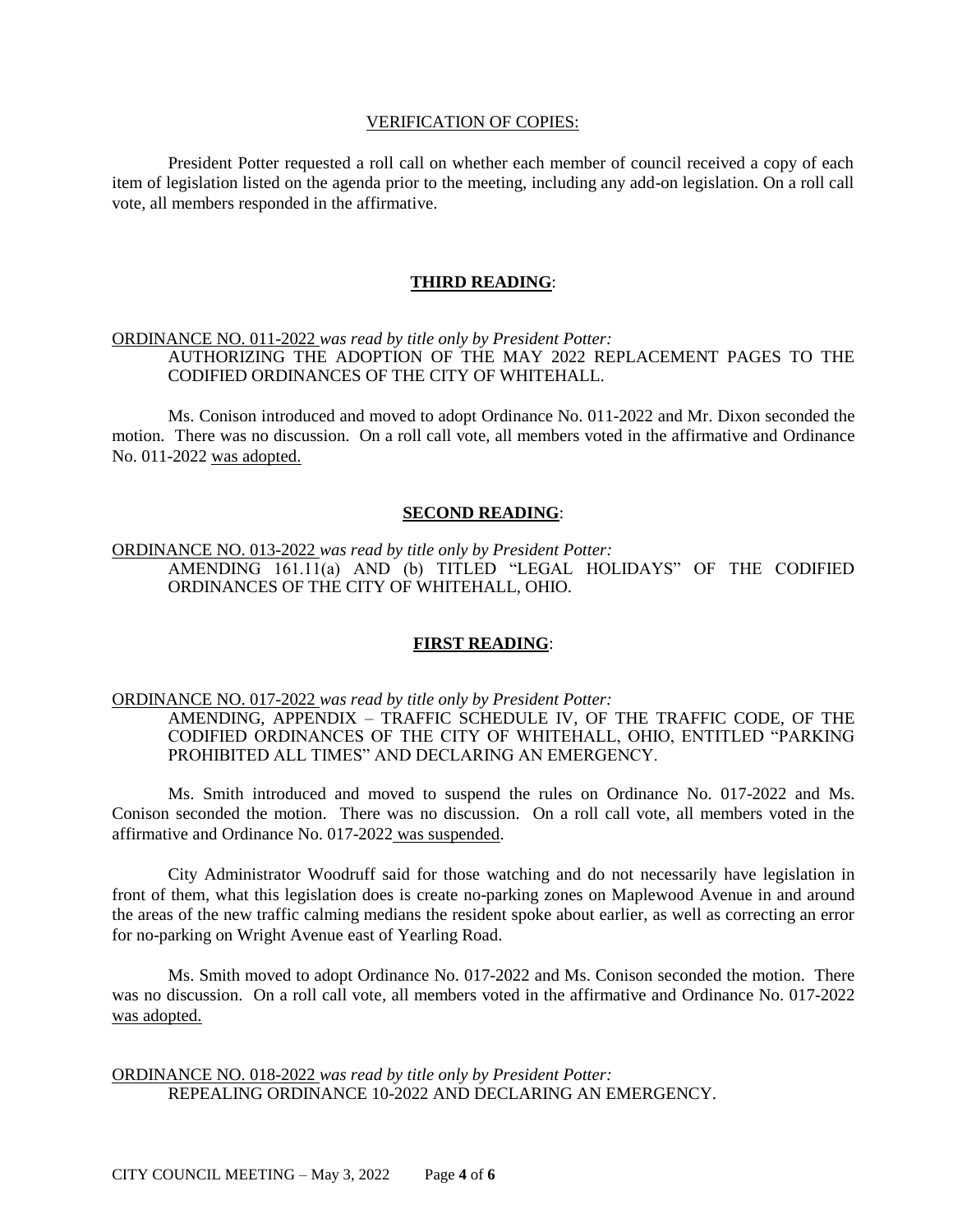Ms. Heck introduced and moved to suspend the rules on Ordinance No. 018-2022 and Mr. Kantor seconded the motion. There was no discussion. On a roll call vote, all members voted in the affirmative and Ordinance No. 018-2022 was suspended.

Ms. Heck moved to adopt Ordinance No. 018-2022 and Mr. Kantor seconded the motion. There was no discussion. On a roll call vote, all members voted in the affirmative and Ordinance No. 018-2022 was adopted.

#### ORDINANCE NO. 019-2022 *was read by title only by President Potter:*

AUTHORIZING AND APPROVING A FUND TRANSFER IN THE AMOUNT OF FORTY-FIVE THOUSAND 00/100 DOLLARS (\$45,000.00) FROM UNAPPROPRIATED MONIES IN THE GENERAL FUND (101) TO THE PARKS & RECREATION TRUST FUND (860): MAKING A SUPPLEMENTAL APPROPRIATION OF TWENTY-EIGHT THOUSAND AND 00/100 DOLLARS (\$28,000.00) FROM UNAPPROPRIATED MONIES IN THE PARKS & RECREATION TRUST FUND (860) TO THE YOUTH BASEBALL EXPENSE ACCOUNT (860.000.51000) AND DECLARING AN EMERGENCY.

Ms. Heck introduced and moved to suspend the rules on Ordinance No. 019-2022 and Mr. Kantor seconded the motion.

City Auditor Steve Quincel said Ordinance 010-2022 is to be repealed and Ordinance 019-2022 will replace it. The appropriation of forty-five thousand dollars is to cover both baseball and soccer. Legislation was written to cover the seventeen thousand dollars for soccer and is not on top of this. Twenty-eight thousand dollars is being appropriated for baseball and the seventeen thousand dollars in the other piece of legislation is for soccer.

On a roll call vote, all members voted in the affirmative and Ordinance No. 019-2022 was suspended.

Ms. Heck moved to adopt Ordinance No. 019-2022 and Mr. Kantor seconded the motion. There was no discussion. On a roll call vote, all members voted in the affirmative and Ordinance No. 019-2022 was adopted.

### RESOLUTION NO. 014-2022 *was read by title only by President Potter:*

AUTHORIZING THE MAYOR TO PLACE A PROSPECTIVE APPLICANT FOR THE POSITION OF DISPATCHER AT A STEP D IN COMPLIANCE WITH SECTION 17.2 OF THE CURRENT LABOR AGREEMENT BY AND BETWEEN THE CITY OF WHITEHALL AND THE FRATERNAL ORDER OF POLICE, OHIO LABOR COUNCIL INC. AND DECLARING AN EMERGENCY.

## POLL PUBLIC:

No comments at this time.